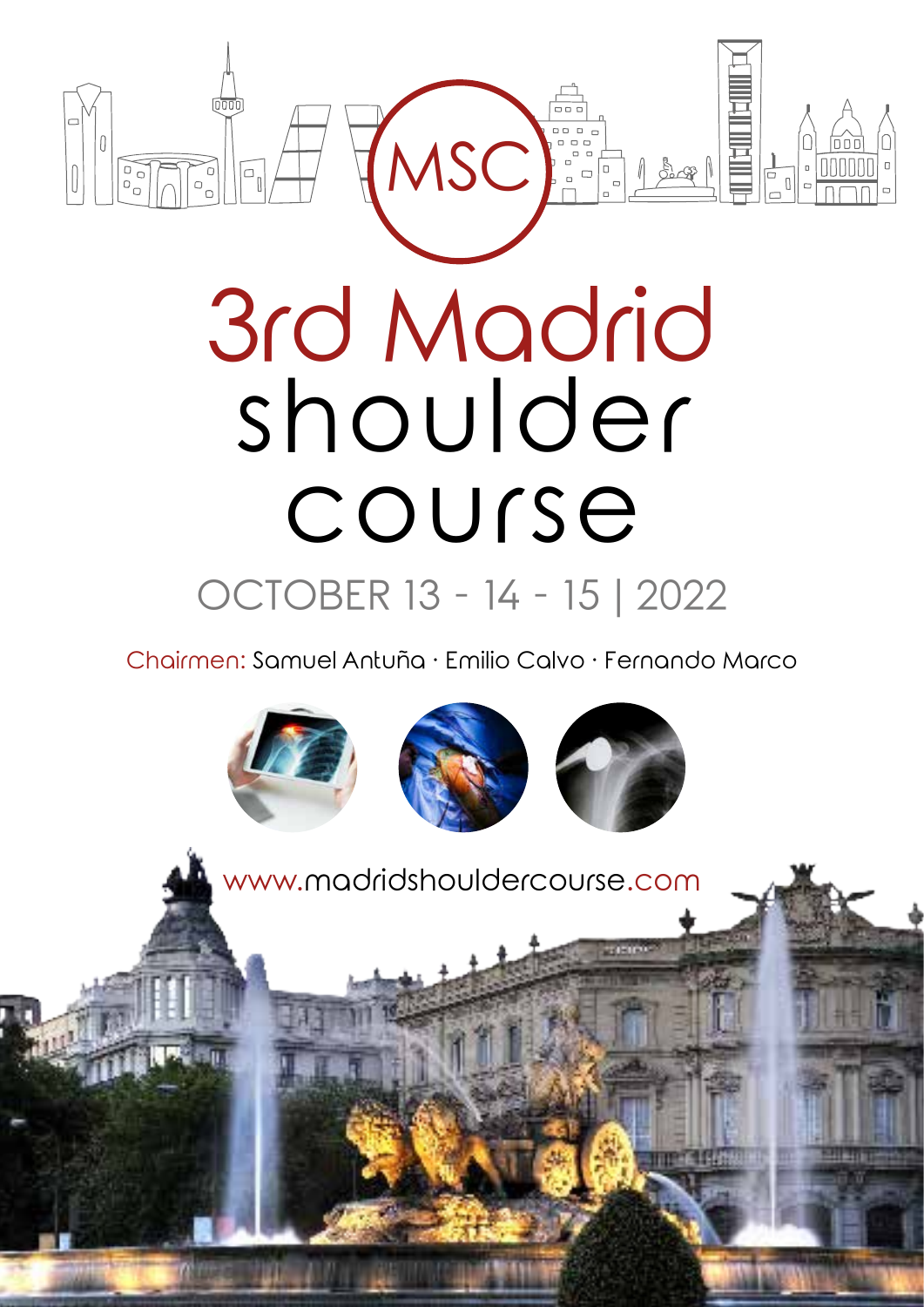





#### INDEX

| General Information          |   |
|------------------------------|---|
| Registration & Accommodation |   |
| Scientific Grid              | 5 |
| Post-Course day              |   |

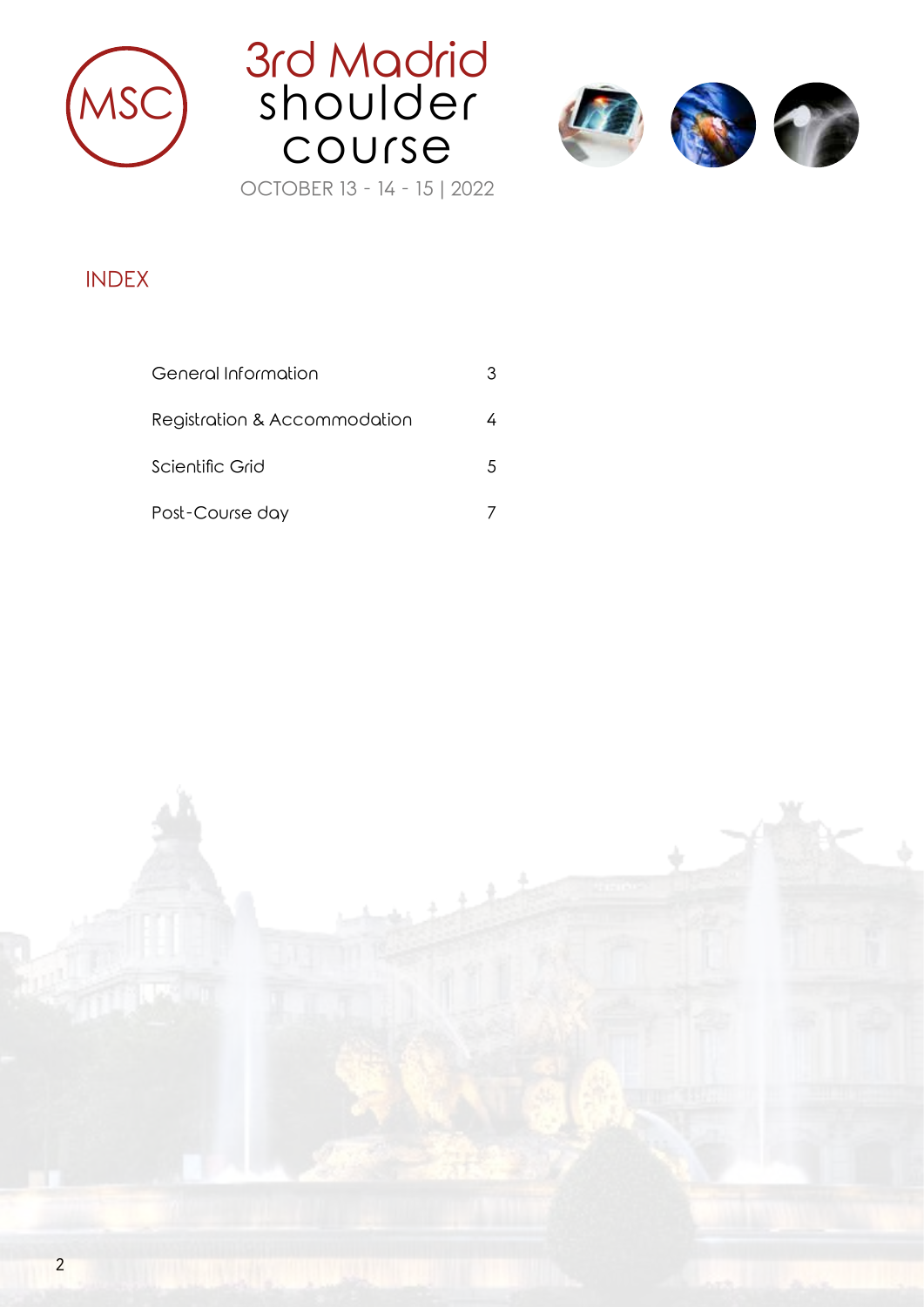





#### GENERAL INFORMATION

#### **Local Organizing Committee**



Samuel Antuña (Spain)



Emilio Calvo (Spain)



Fernando Marco (Spain)

#### **Dates**

October 13-14, 2022

#### **Venue**

Hotel Meliá Castilla C. del Poeta Joan Maragall, 43, 28020 Madrid



**Website** www.madridshouldercourse.com

## **TORRESPARDO**<br>**Association Management**

Laura Bravo Nàpols 187, 2º, 08013 Barcelona Tel. +34 93 246 35 66 l.bravo@torrespardo.com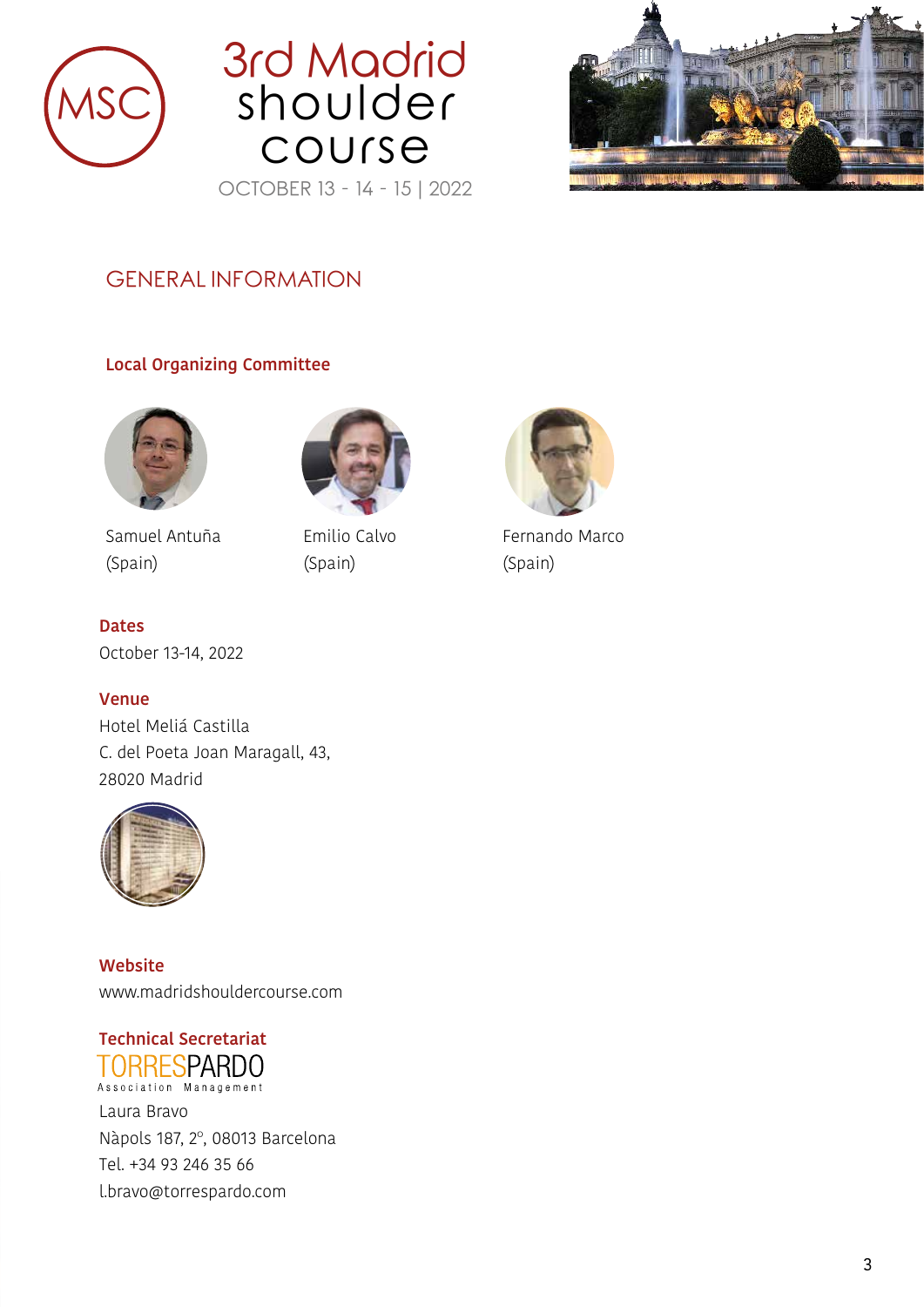





#### REGISTRATION & ACCOMMODATION

#### **Registration Fees**

|                    | <b>Before September 1st</b> | After September 2nd |
|--------------------|-----------------------------|---------------------|
| <b>SPECIALISTS</b> | 550 $\epsilon$              | 650E                |
| <b>TRAINEES</b>    | 300 $\epsilon$              | 350 $\epsilon$      |

#### **Accommodation**

**Venue** MELIÁ CASTILLA HOTEL Calle del Poeta Joan Maragall, 43 28020 – Madrid www.melia.com/castilla



Single use: 170€ Double use: 185€ VAT and breakfast included

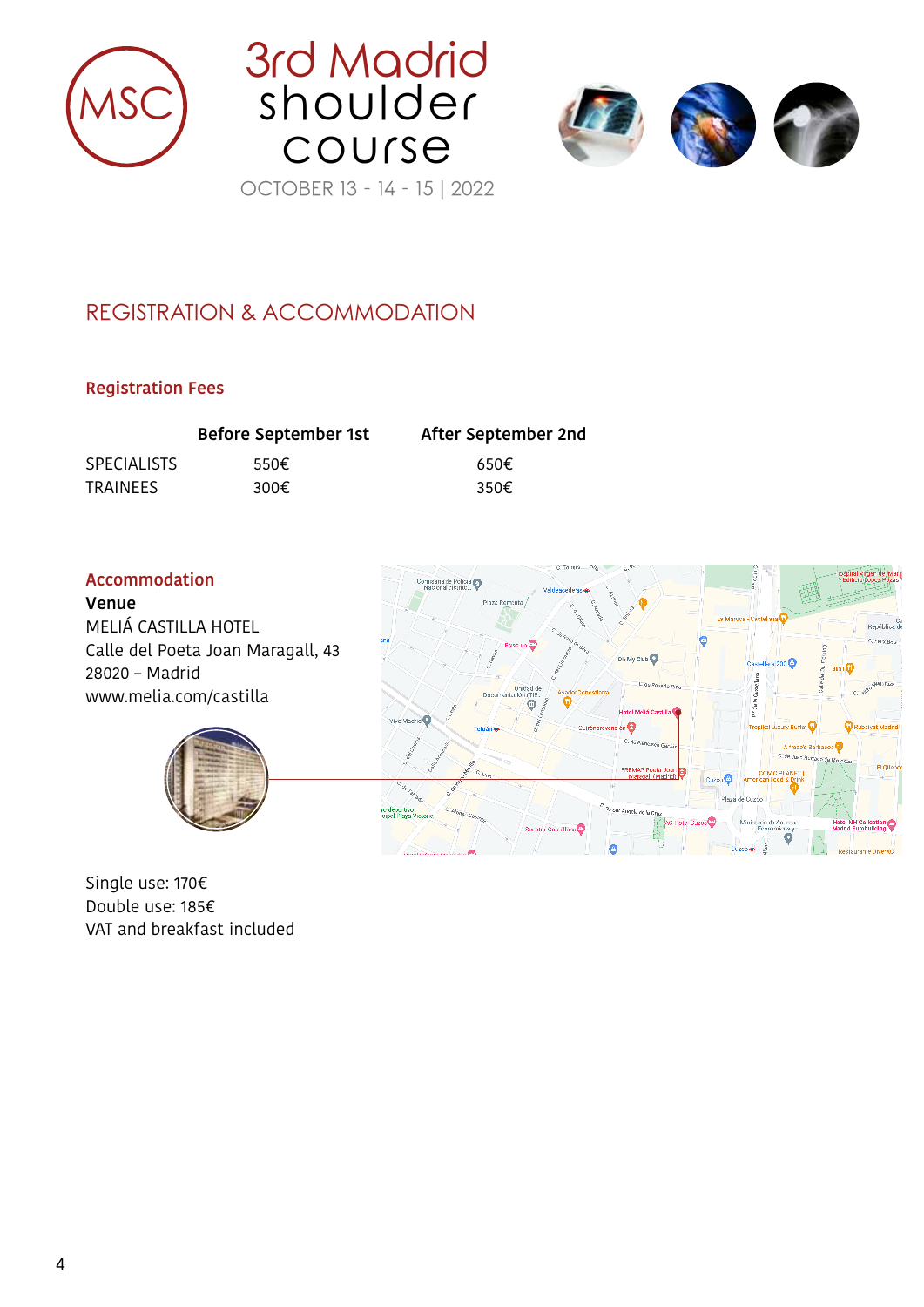





#### PROGRAM AT A GLANCE Thursday October 13th

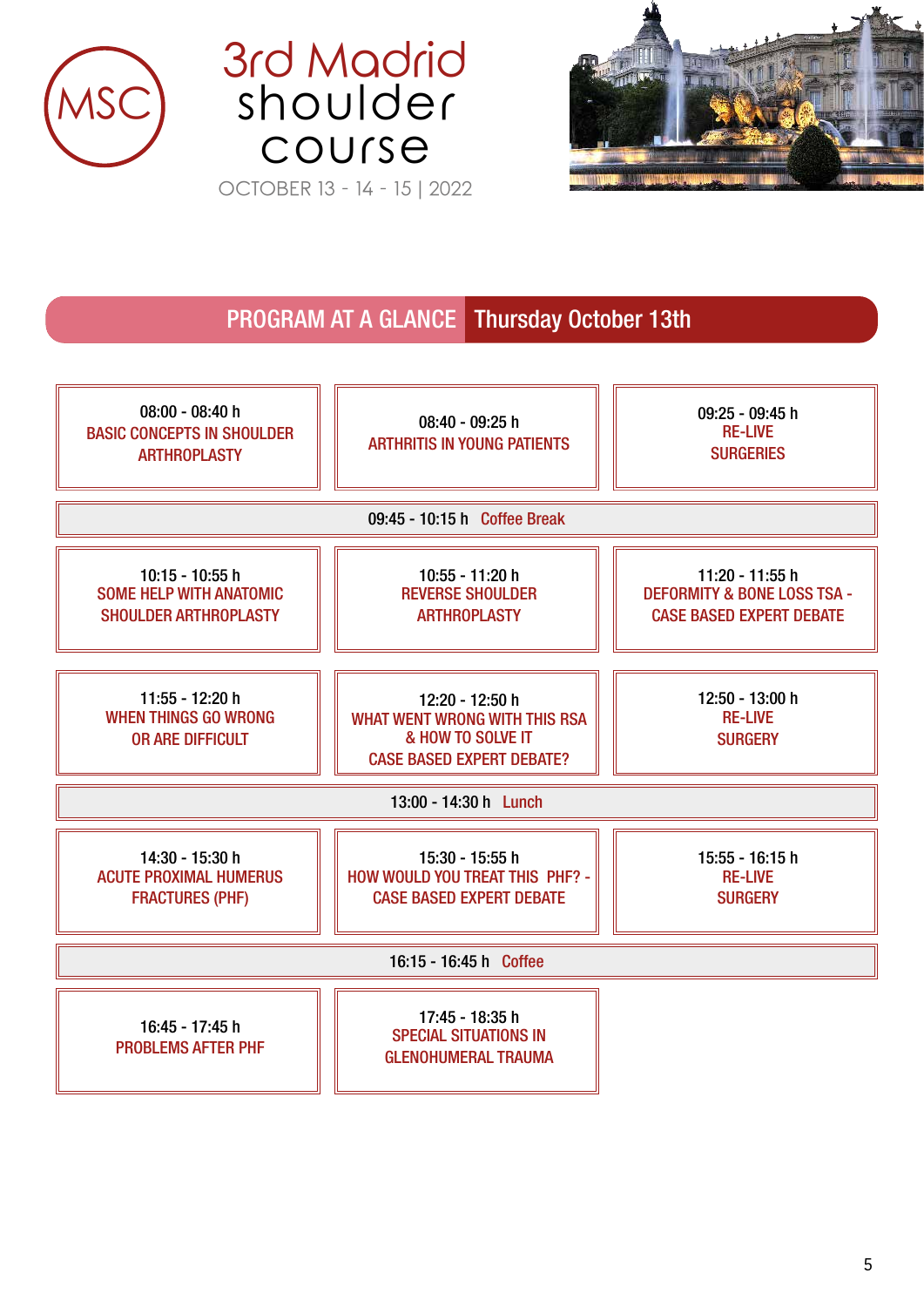





#### PROGRAM AT A GLANCE Friday October 14th

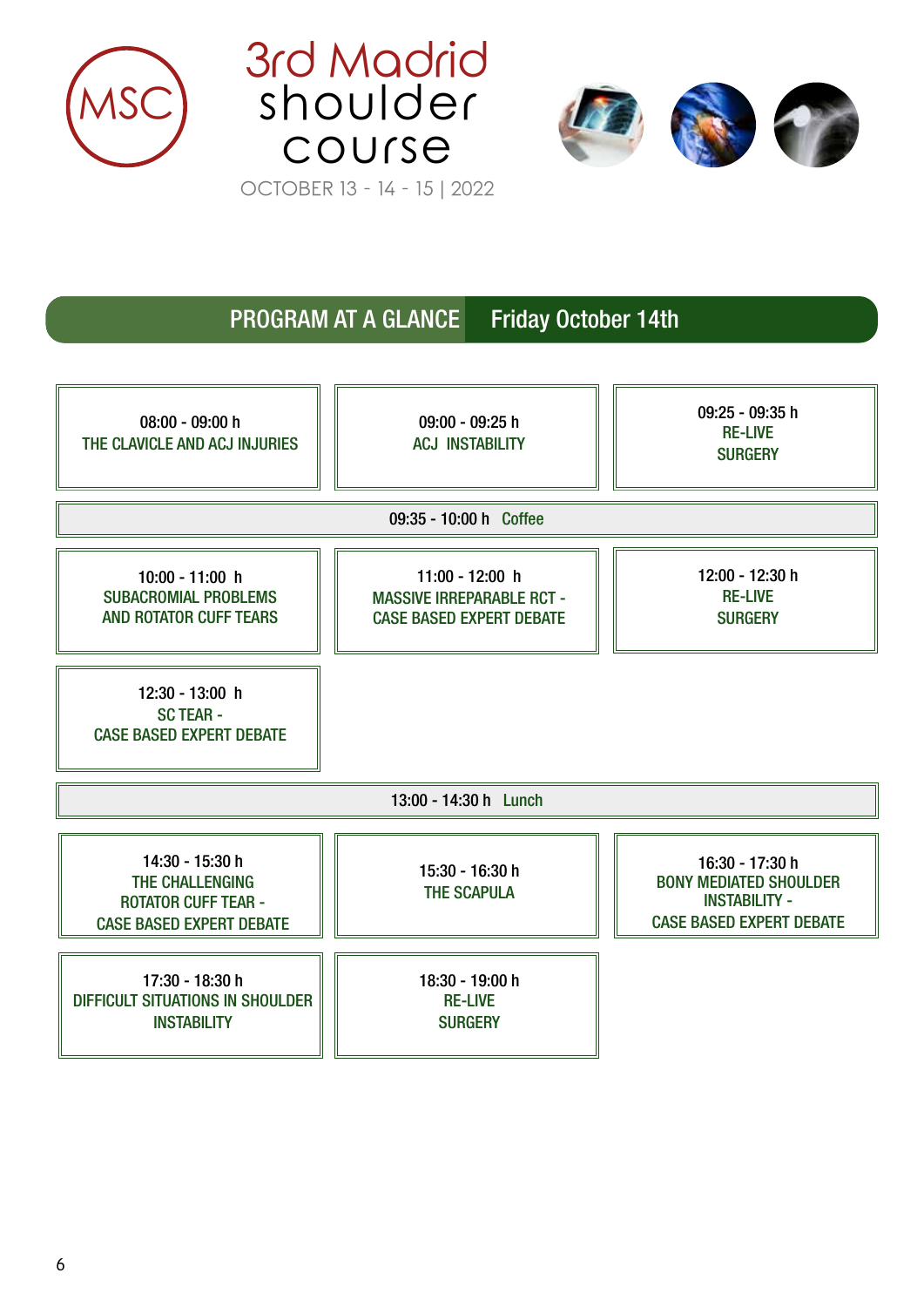





### POST-COURSE SESSION SATURDAY OCTOBER 15th | 09:00-12:00 h

#### **HOW TO AVOID COMPLICATIONS IN SHOULDER SURGERY: A CASE-BASED INTERACTIVE DISCUSSION**

**• We will have 10 round tables with 1 faculty each and two general moderators presenting outstanding cases. • Delegates are encouraged to bring their difficult cases for general discussion.**